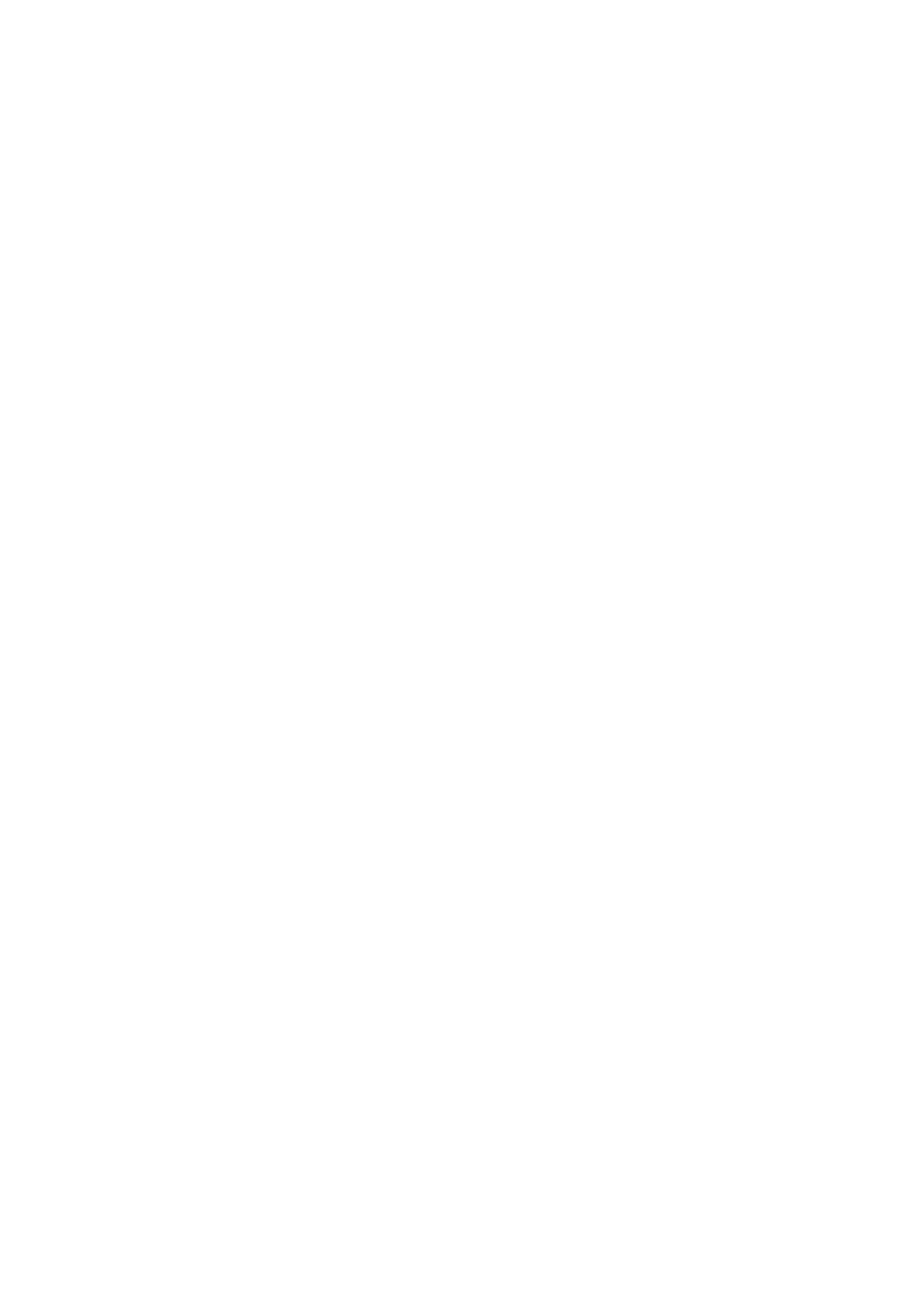# **NORTHERN TERRITORY OF AUSTRALIA**

As in force at 5 January 2018 \_\_\_\_\_\_\_\_\_\_\_\_\_\_\_\_\_\_\_\_

\_\_\_\_\_\_\_\_\_\_\_\_\_\_\_\_\_\_\_\_

# **SURVEILLANCE DEVICES REGULATIONS 2008**

# **Regulations under the** *Surveillance Devices Act 2007*

### **1 Citation**

These Regulations may be cited as the *Surveillance Devices Regulations 2008*.

# **2 Corresponding laws**

For the definition *corresponding law* in section 4 of the Act, each of the following is declared to be a corresponding law:

- (a) *Police Powers and Responsibilities Act 2000* (Qld);
- (b) *Police Powers (Surveillance Devices) Act 2006* (Tas);
- (c) *Surveillance Devices Act 1999* (Vic);
- (d) *Surveillance Devices Act 2007* (NSW);
- (e) *Crimes (Surveillance Devices) Act 2010* (ACT)*.*

### **3 When tracking device may be installed, used or maintained**

- (1) For section 13(2)(d) of the Act, a person may install, use or maintain a tracking device in the following circumstances:
	- (a) in accordance with the directions of the person in charge of an emergency or search and rescue operation to search for a person or thing during the operation;
	- (b) in accordance with the directions of the person in charge of a hospital or nursing home (the *manager*) to monitor the location of a patient if:
		- (i) the patient is under a legal obligation to stay in the hospital or nursing home and the manager reasonably believes the patient is likely to try to leave; or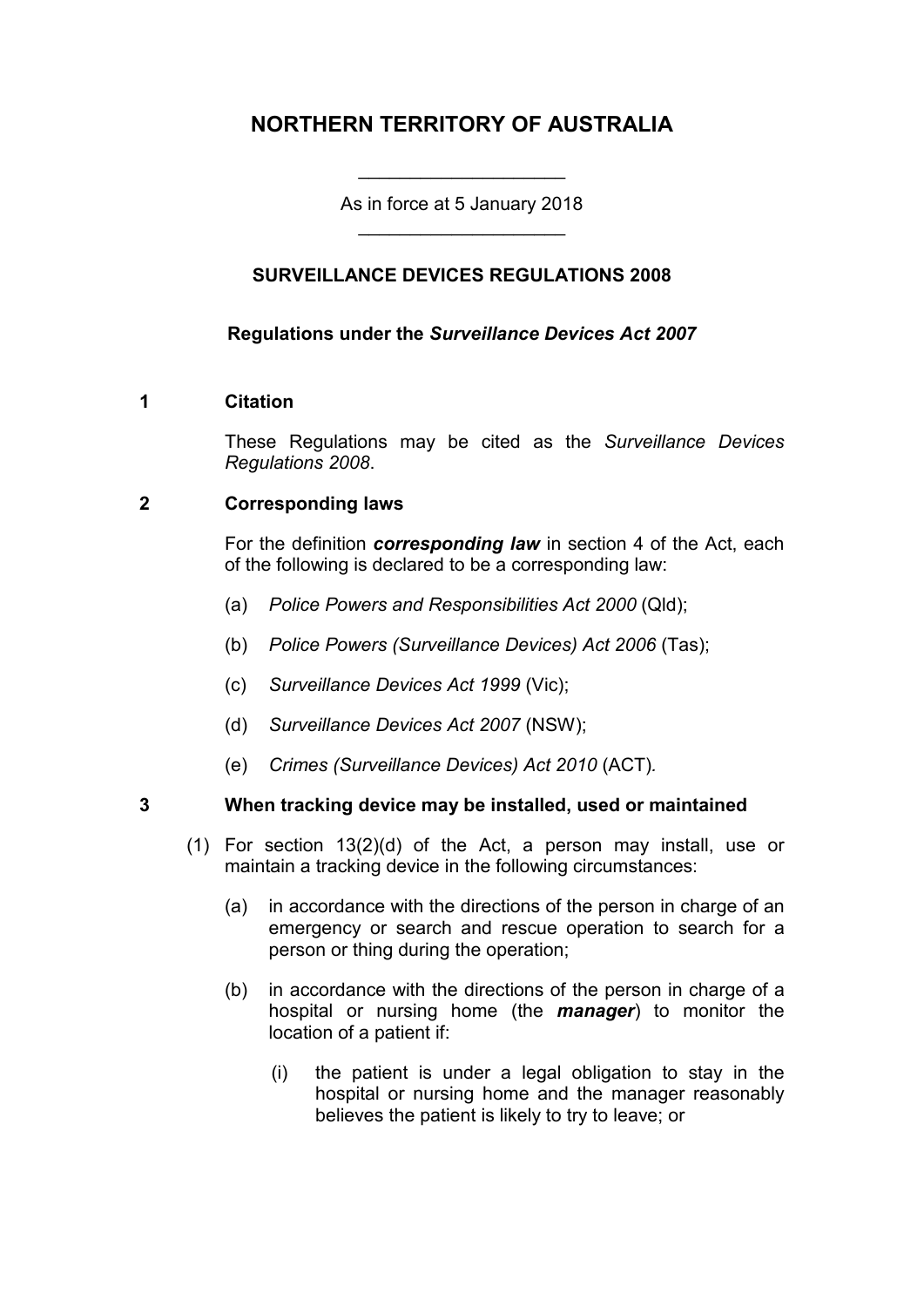- (ii) the manager reasonably believes the patient is likely, because of illness, lack of awareness or other incapacity, to leave the hospital or nursing home without proper regard to his or her health or safety; or
- (iii) if the manager reasonably believes the patient is likely to be unlawfully taken from the hospital or nursing home;
- (c) in accordance with the directions of the Commissioner of Correctional Services or person in charge of a custodial correctional facility, to monitor the activities and location of a prisoner in the facility;
- (d) in accordance with the directions of the Commissioner of Correctional Services or CEO (Youth Justice) to monitor the activities and location of a monitored offender to the extent that the offender is required by the monitoring requirement to submit to the monitoring;
- (da) in accordance with the directions of the Commissioner of Police to monitor the location of an accused person who has entered into a relevant conduct agreement;
- (e) to monitor the location of an animal or thing the subject of a research project.
- (2) In this regulation:

*CEO (Youth Justice)* means the Chief Executive Officer (as defined in section 19 of the *Public Sector Employment and Management Act 1993*) of the Agency responsible for youth justice.

*custodial correctional facility*, see section 11(1)(a) of the *Correctional Services Act 2014*.

*monitored offender* means a person subject to a monitoring requirement.

*monitoring requirement* means any of the following:

- (a) a home detention order, community custody order, community based order, release on bond without conviction, release on bond following conviction or suspended sentence of imprisonment under the *Sentencing Act 1995*;
- (b) an alternative detention order under the *Youth Justice Act 2005* that is subject to a condition mentioned in section 102(1)(b) of that Act;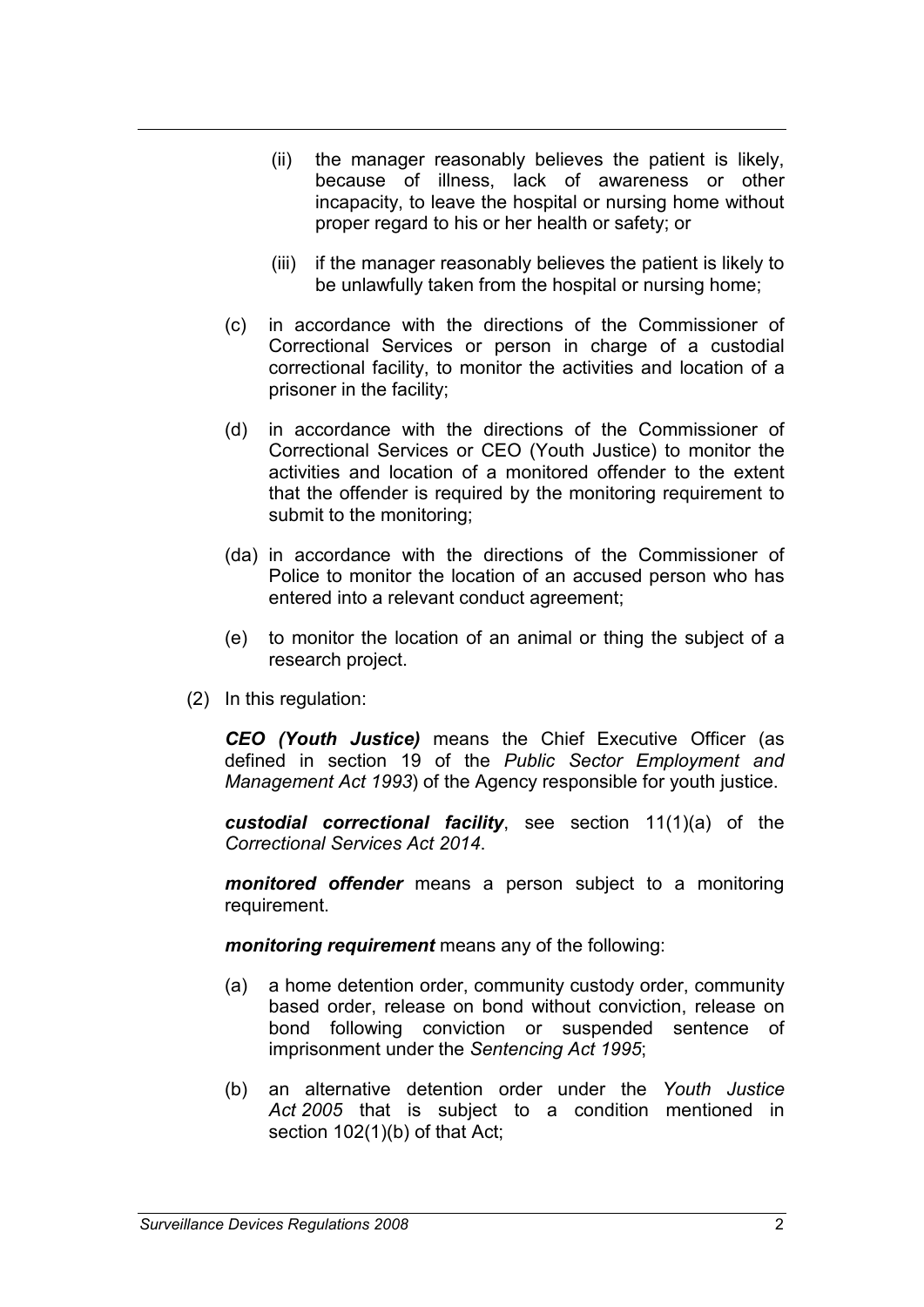- (c) a conduct agreement under the *Bail Act 1982* that is subject to a condition mentioned in section 27A(1)(ia) or (ib) of that Act;
- (d) a parole order under the *Parole Act 1971* that is subject to a condition mentioned in section 5A(3)(b) of that Act;
- (e) a supervision order under the *Serious Sex Offenders Act 2013* if the supervisee is subject to a monitoring obligation as defined in section 64(2) of that Act;
- (f) a leave permit under Part 3.3 of the *Correctional Services Act 2014*.

*relevant conduct agreement* means a conduct agreement under the *Bail Act 1982* containing a provision mentioned in section 27A(1)(iaa) or (iab) of that Act.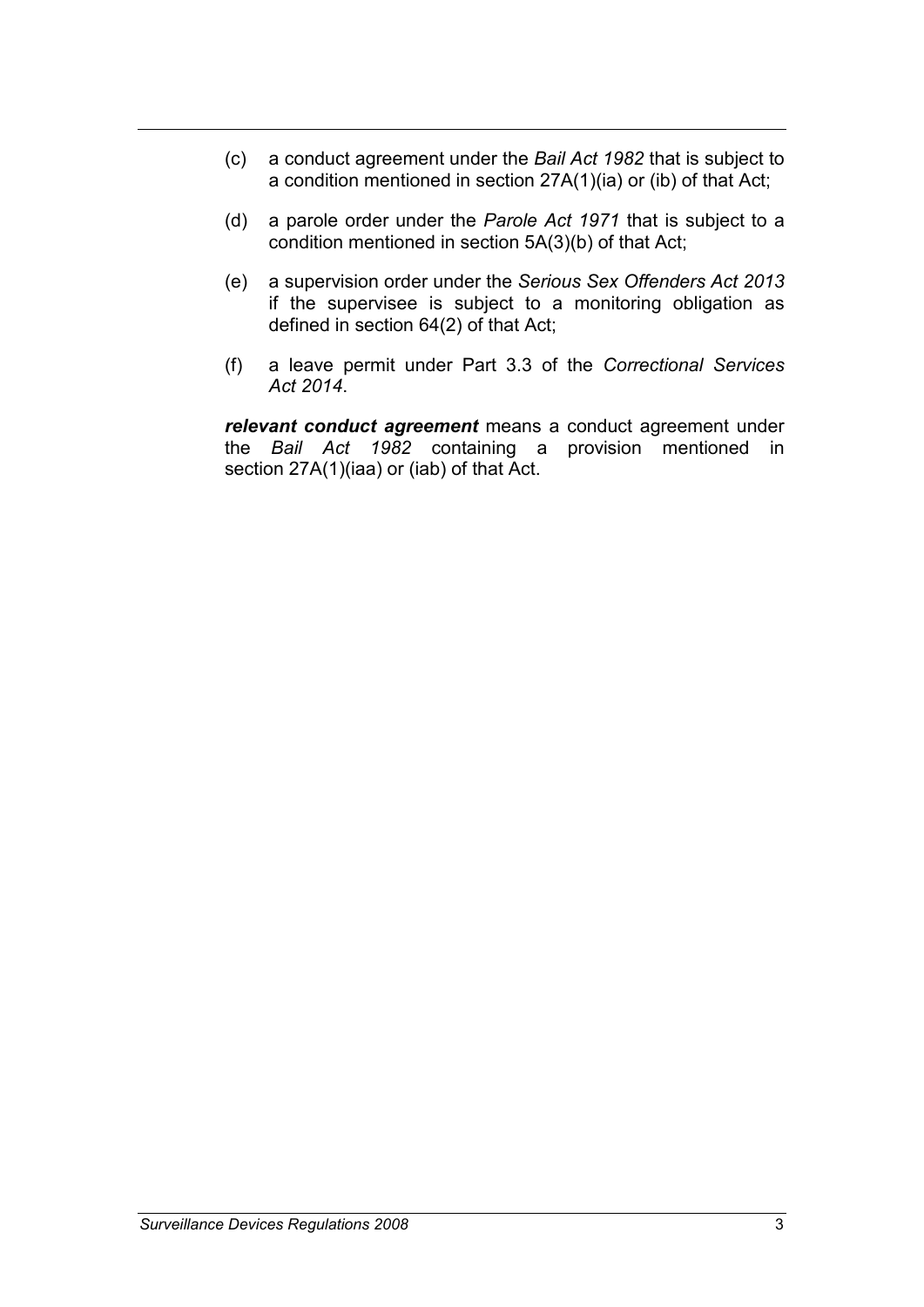### **ENDNOTES**

**1 KEY**

Key to abbreviations

| amd = amended           |
|-------------------------|
| $app = appendix$        |
| $bl = by-law$           |
| $ch = Chapter$          |
| cl = clause             |
| div = Division          |
| $exp = expires/expired$ |
| $f = forms$             |
| <b>Gaz = Gazette</b>    |
| hdg = heading           |
| ins = inserted          |
| It = $long$ title       |
| nc = not commenced      |

**amd = amended od = order app = appendix om = omitted** *pt* **= Part**  $r$  = regulation/rule **rem = remainder div = Division renum = renumbered exp = expires/expired rep = repealed f = forms s = section** *Gaz* **=** *Gazette* **sch = Schedule hdg = heading sdiv = Subdivision ins = inserted SL = Subordinate Legislation lt = long title sub = substituted**

### **2 LIST OF LEGISLATION**

# *Surveillance Devices Regulations* **(SL No. 2, 2008)**

| <b>Notified</b> | 5 March 2008 |
|-----------------|--------------|
| Commenced       | 5 March 2008 |

### *Surveillance Devices Amendment Regulations 2010* **(SL No. 8, 2010)**

| <b>Notified</b> | 30 June 2010 |
|-----------------|--------------|
| Commenced       | 30 June 2010 |

#### *Prisons (Correctional Services) (Community Orders) Regulations 2011* **(SL No. 53, 2011)**

| <b>Notified</b> | 20 December 2011                                           |
|-----------------|------------------------------------------------------------|
| Commenced       | 27 February 2012 (r 2, s 2 Justice (Corrections) and Other |
|                 | Legislation Amendment Act 2011 (Act No. 24, 2011) and Gaz  |
|                 | S9, 21 February 2012)                                      |

### *Serious Sex Offenders Act 2013* **(Act No. 9, 2013)**

| Assent date | 3 May 2013                               |
|-------------|------------------------------------------|
| Commenced   | 1 July 2013 (Gaz G24, 12 June 2013, p 2) |

### *Correctional Services (Related and Consequential Amendments) Act 2014* **(Act No. 27, 2014)**

| Assent date | 4 September 2014                                  |
|-------------|---------------------------------------------------|
| Commenced   | 9 September 2014 (Gaz S80, 9 September 2014, p 2) |

### *Surveillance Devices Amendment Regulations 2015* **(SL No. 33, 2015)**

| Notified  |  |
|-----------|--|
| Commenced |  |

| ance Devices Amenament regulations E |                  |
|--------------------------------------|------------------|
| Notified                             | 23 December 2015 |
| Commenced                            | 23 December 2015 |

#### *Bail Amendment Act 2017* **(Act No. 5, 2017)**

| Assent date | 17 March 2017                          |
|-------------|----------------------------------------|
| Commenced   | 20 March 2017 (Gaz S11, 20 March 2017) |